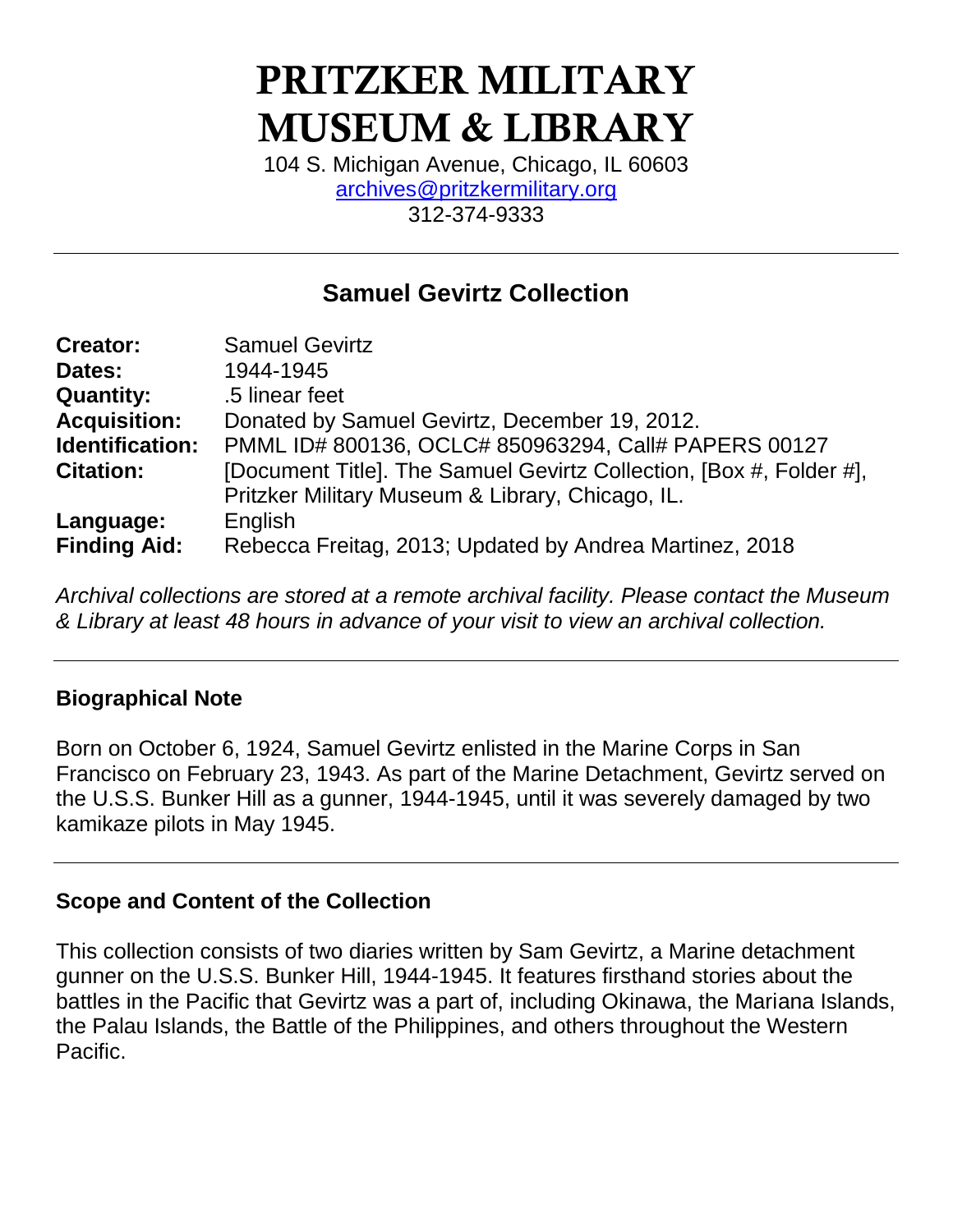#### **Arrangement**

The collection arrived with no discernible arrangement and was rearranged by PMML staff. The collection is contained within 1 slim legal document box and a small flat box.

#### **Rights**

Copyrights held by Sam Gevirtz were transferred to the Pritzker Military Museum & Library. All other rights are held by the author or publisher. Users assume responsibility for following copyright laws as established by US Code Title 17.

## **Key Subjects**

#### **Names**

Barr, Rocky Gevirtz, Samuel, 1924- Hagman, John Halsey, William Frederick, 1882-1959 Hand, Thomas J. Hertzberg, Fred Jr., Miner W. Bonwell, 1925-2009 Mitscher, Marc Andrew, 1887-1947 Montgomery, Alfred Eugene, 1891-1961 Popoff, Jim Thompson, Frances

## **Subjects**

Hellcat (Fighter planes) Helldiver (Dive bomber) Kamikaze airplanes United States Marine Corps USS Alabama (Battleship : BB-60) USS Bunker Hill (Aircraft carrier : CV-17) USS Canberra (CAG-2) USS Colorado (Battleship) USS Essex USS Franklin USS Hornet (Brig) USS Independence (CVL-22) USS Indianapolis (Cruiser)